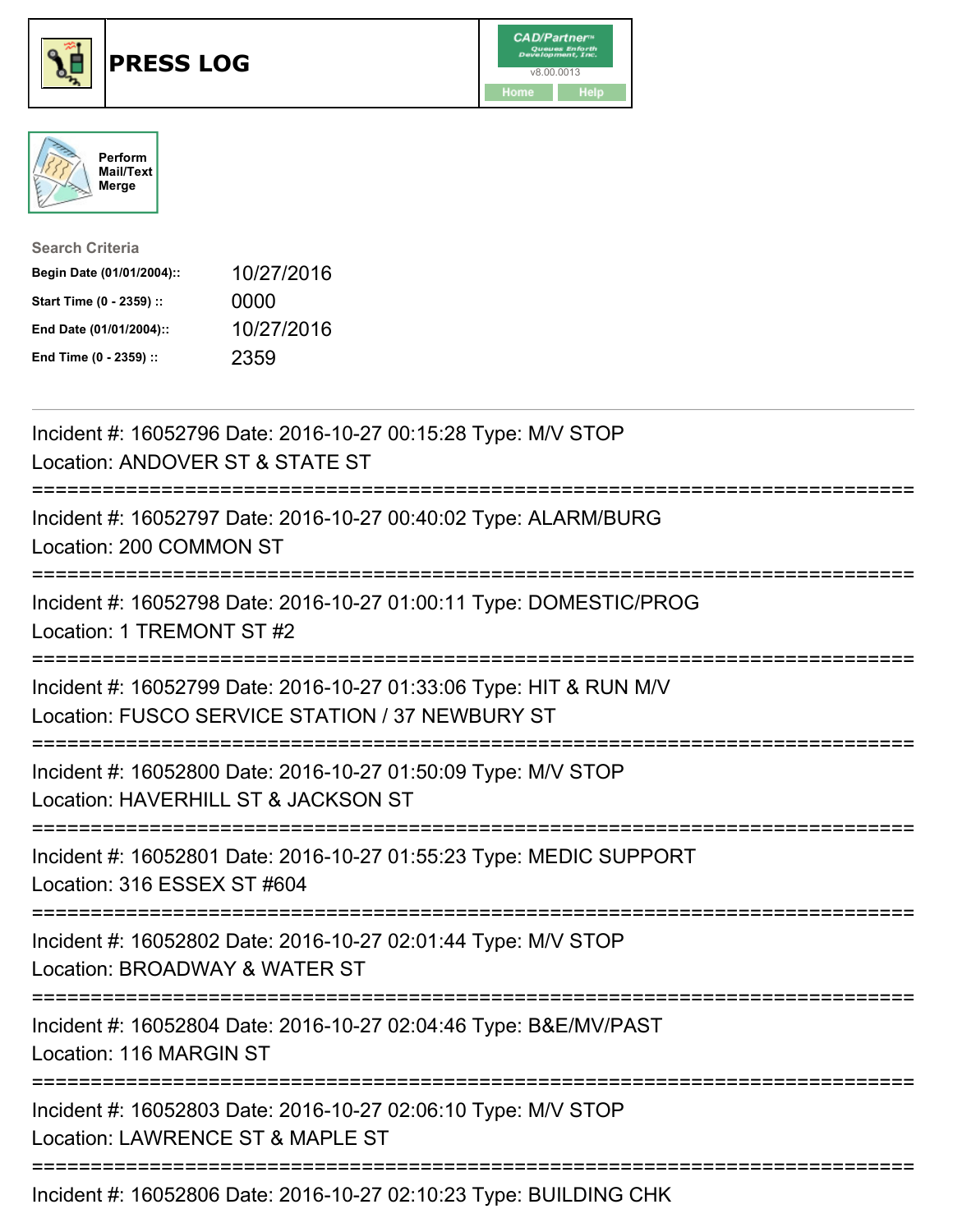Location: 338 LOWELL ST

| Incident #: 16052805 Date: 2016-10-27 02:10:27 Type: M/V STOP<br>Location: FERRY ST & PLEASANT ST     |
|-------------------------------------------------------------------------------------------------------|
| Incident #: 16052807 Date: 2016-10-27 02:11:46 Type: M/V STOP<br>Location: ELIZABETH ST & LOWELL ST   |
| Incident #: 16052808 Date: 2016-10-27 02:15:06 Type: DOMESTIC/PAST<br>Location: 1 TREMONT ST #3       |
| Incident #: 16052809 Date: 2016-10-27 02:20:34 Type: ALARMS<br>Location: 460 S UNION ST               |
| Incident #: 16052810 Date: 2016-10-27 02:26:14 Type: M/V STOP<br>Location: HAVERHILL ST & LAWRENCE ST |
| Incident #: 16052811 Date: 2016-10-27 02:28:27 Type: M/V STOP<br>Location: JACKSON ST & SUMMER ST     |
| Incident #: 16052812 Date: 2016-10-27 02:29:32 Type: M/V STOP<br>Location: 169 BOXFORD ST             |
| Incident #: 16052813 Date: 2016-10-27 02:31:04 Type: BUILDING CHK<br>Location: 99 AMES ST             |
| Incident #: 16052814 Date: 2016-10-27 02:31:56 Type: M/V STOP<br>Location: CANAL ST & UNION ST        |
| Incident #: 16052815 Date: 2016-10-27 02:43:14 Type: M/V STOP<br>Location: JACKSON ST & METHUEN ST    |
| Incident #: 16052816 Date: 2016-10-27 03:03:26 Type: M/V STOP<br>Location: 55 SPRINGFIELD ST          |
| Incident #: 16052817 Date: 2016-10-27 03:10:20 Type: M/V STOP<br>Location: ESSEX ST & NEWBURY ST      |
| Incident #: 16052818 Date: 2016-10-27 03:21:39 Type: BUILDING CHK<br>Location: 322 S BROADWAY         |
| Incident #: 16052819 Date: 2016-10-27 03:22:26 Type: M/V STOP                                         |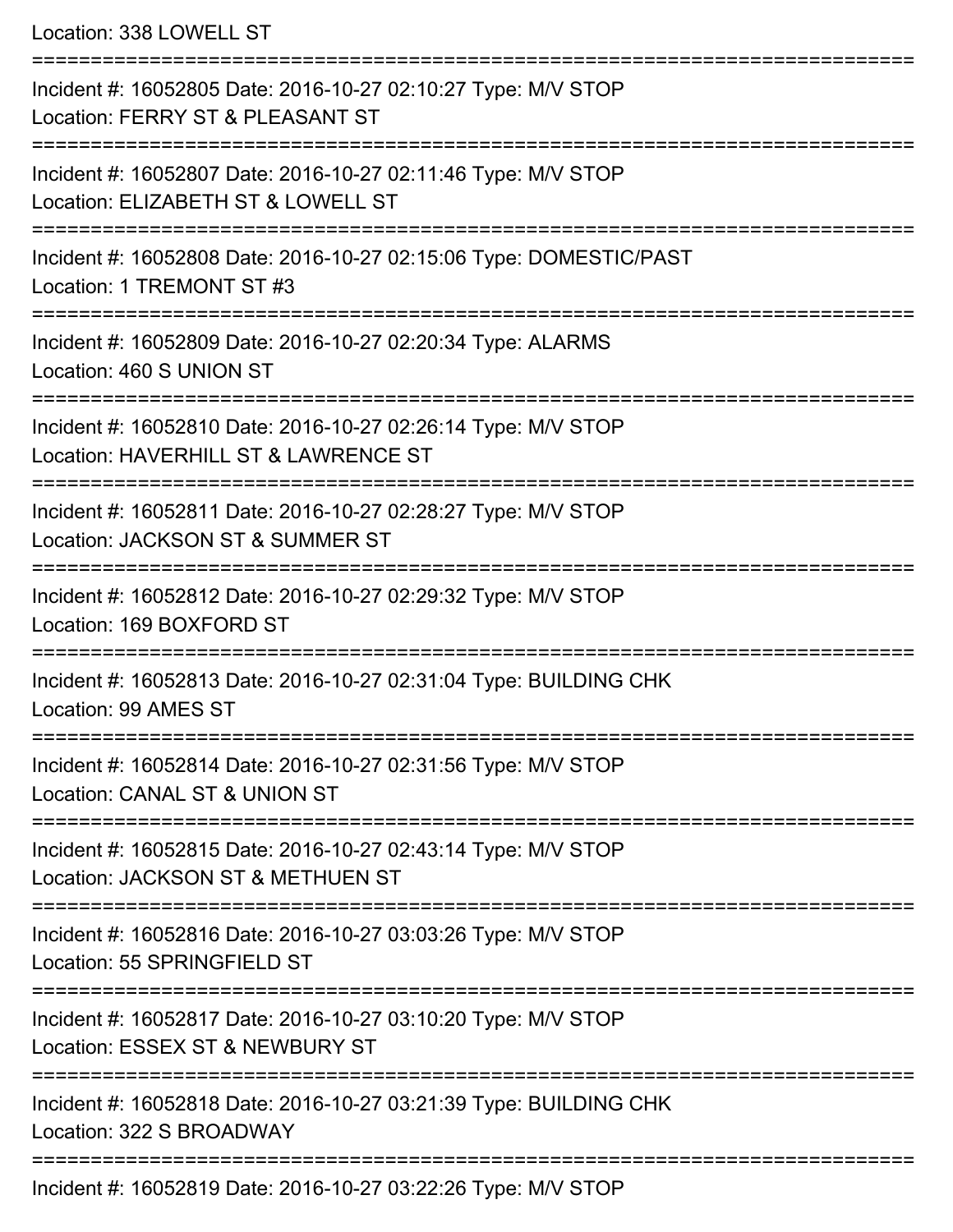| Incident #: 16052820 Date: 2016-10-27 03:27:30 Type: BUILDING CHK<br>Location: 100 WATER ST                                    |
|--------------------------------------------------------------------------------------------------------------------------------|
| Incident #: 16052821 Date: 2016-10-27 03:33:28 Type: BUILDING CHK<br>Location: 0 BROADWAY                                      |
| Incident #: 16052822 Date: 2016-10-27 03:39:50 Type: BUILDING CHK<br>Location: VALLEY FORUM / 654 S UNION ST                   |
| Incident #: 16052823 Date: 2016-10-27 03:47:06 Type: BUILDING CHK<br>Location: 250 S BROADWAY                                  |
| Incident #: 16052824 Date: 2016-10-27 03:53:00 Type: BUILDING CHK<br>Location: GRAINGER / 121 MARSTON ST                       |
| Incident #: 16052825 Date: 2016-10-27 04:53:10 Type: M/V STOP<br>Location: 201 HAVERHILL ST                                    |
| Incident #: 16052826 Date: 2016-10-27 06:31:07 Type: M/V STOP<br>Location: 1 CANAL ST                                          |
| Incident #: 16052827 Date: 2016-10-27 06:49:04 Type: ALARMS<br>Location: ESTRELLA OFFICES / 300 ESSEX ST FL 2                  |
| Incident #: 16052828 Date: 2016-10-27 06:54:16 Type: MV/BLOCKING<br>Location: 40 BELMONT ST                                    |
| Incident #: 16052829 Date: 2016-10-27 07:37:52 Type: PARK & WALK<br>Location: 0 BROADWAY                                       |
| Incident #: 16052830 Date: 2016-10-27 07:47:10 Type: M/V STOP<br><b>Location: BAIELY</b>                                       |
| ============================<br>Incident #: 16052831 Date: 2016-10-27 08:08:37 Type: SUS PERS/MV<br>Location: 65 MANCHESTER ST |
| Incident #: 16052832 Date: 2016-10-27 08:25:56 Type: M/V STOP<br>Location: 4 EVERETT ST                                        |
| Incident #: 16052833 Date: 2016-10-27 08:26:49 Type: MAL DAMAGE<br>INIO OTATE DOOL 1400 ODAINIFODD O                           |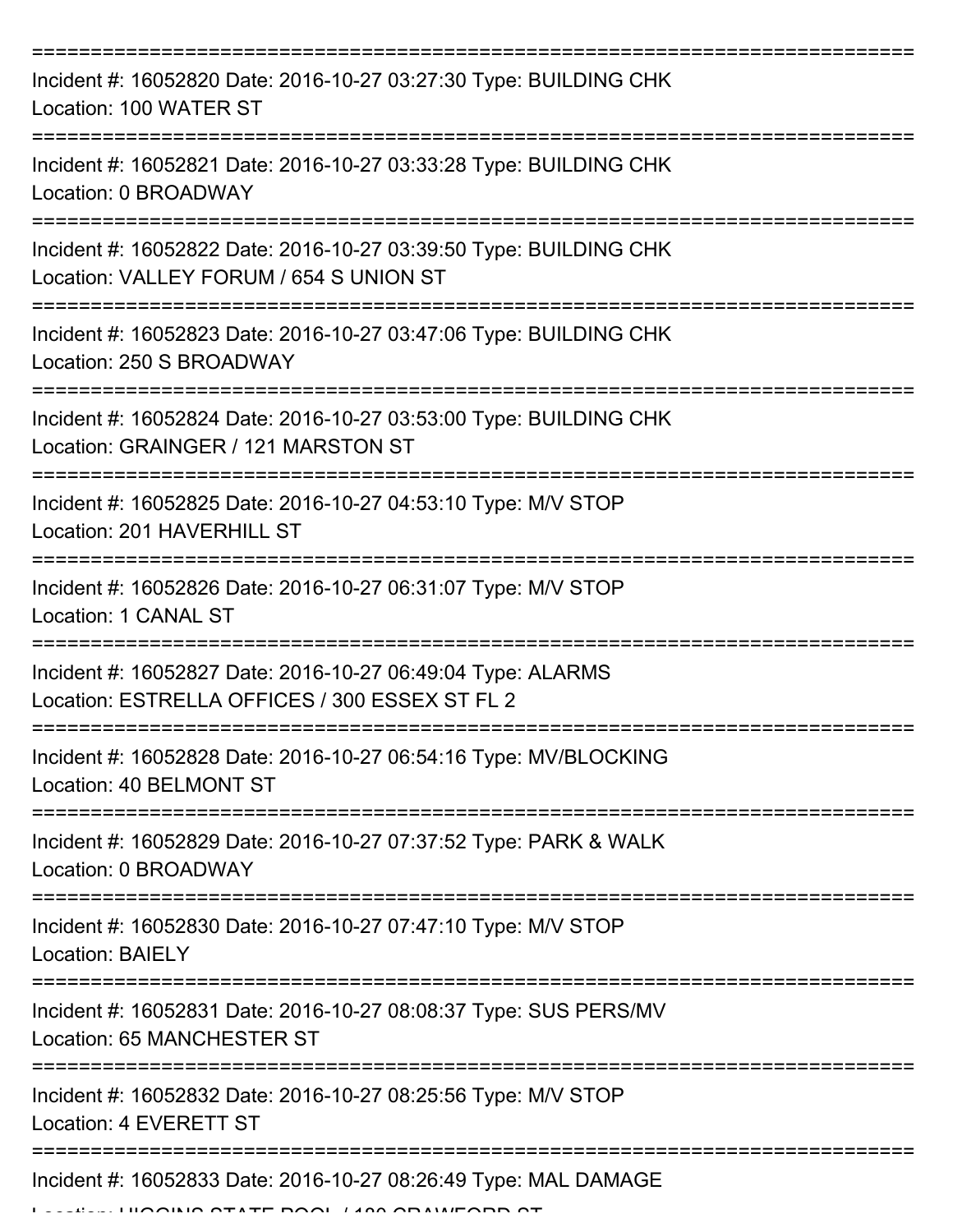| Incident #: 16052834 Date: 2016-10-27 08:29:28 Type: STOL/MV/PAS<br><b>Location: 1 TREMONT ST</b>               |
|-----------------------------------------------------------------------------------------------------------------|
| Incident #: 16052835 Date: 2016-10-27 08:45:52 Type: CLOSE STREET<br>Location: CANAL ST & HAMPSHIRE ST          |
| Incident #: 16052836 Date: 2016-10-27 08:55:07 Type: GENERAL SERV<br>Location: FROST SCHOOL / 33 HAMLET ST      |
| Incident #: 16052837 Date: 2016-10-27 09:21:41 Type: INVESTIGATION<br>Location: 70 N PARISH RD                  |
| Incident #: 16052838 Date: 2016-10-27 09:21:53 Type: AUTO ACC/NO PI<br>Location: 1 EATON ST                     |
| Incident #: 16052839 Date: 2016-10-27 09:22:38 Type: 209A/SERVE<br>Location: 7 DURHAM ST                        |
| Incident #: 16052840 Date: 2016-10-27 09:23:23 Type: ALARM/BURG<br>Location: MT VERNON LIQUORS / 421 S BROADWAY |
| Incident #: 16052841 Date: 2016-10-27 09:34:45 Type: CK WELL BEING<br>Location: 7 GARFIELD ST                   |
| Incident #: 16052842 Date: 2016-10-27 09:48:22 Type: INVESTIGATION<br>Location: 90 LOWELL ST                    |
| Incident #: 16052843 Date: 2016-10-27 09:51:25 Type: LOST PROPERTY<br>Location: 202 ARLINGTON ST                |
| Incident #: 16052844 Date: 2016-10-27 09:59:53 Type: M/V STOP<br>Location: S UNION ST & SALEM ST                |
| Incident #: 16052845 Date: 2016-10-27 10:01:25 Type: M/V STOP<br>Location: S UNION ST & SALEM ST                |
| Incident #: 16052846 Date: 2016-10-27 10:03:11 Type: TOW OF M/V<br>Location: 36 CHESTER ST                      |
| Incident #: 16052847 Date: 2016-10-27 10:10:21 Type: M/V STOP                                                   |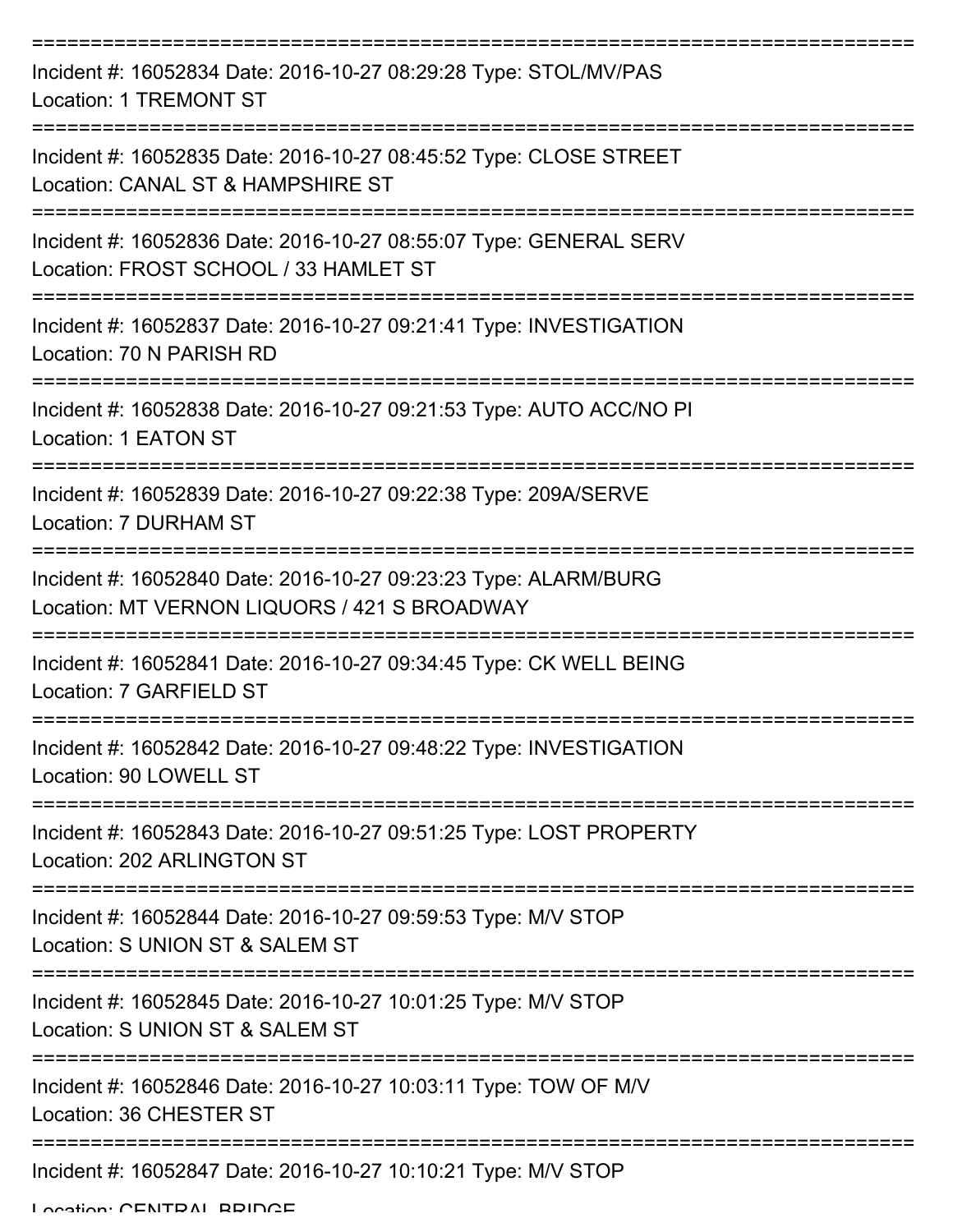| Incident #: 16052848 Date: 2016-10-27 10:11:07 Type: ANIMAL COMPL<br>Location: 57 BROMFIELD ST          |
|---------------------------------------------------------------------------------------------------------|
| Incident #: 16052849 Date: 2016-10-27 10:17:48 Type: INVESTIGATION<br>Location: 150 PARK ST             |
| Incident #: 16052850 Date: 2016-10-27 10:21:46 Type: SUICIDE ATTEMPT<br>Location: 10 EMBANKMENT RD      |
| Incident #: 16052851 Date: 2016-10-27 10:37:26 Type: M/V STOP<br>Location: BROADWAY & LOWELL ST         |
| Incident #: 16052852 Date: 2016-10-27 10:38:56 Type: INVEST CONT<br>Location: 44 THORNDIKE ST           |
| Incident #: 16052853 Date: 2016-10-27 10:41:51 Type: ASSSIT OTHER PD<br>Location: 8 ROLLINS ST          |
| Incident #: 16052854 Date: 2016-10-27 10:43:18 Type: M/V STOP<br>Location: 136 WEST ST                  |
| Incident #: 16052855 Date: 2016-10-27 10:49:54 Type: M/V STOP<br>Location: AMESBURY ST & COMMON ST      |
| Incident #: 16052856 Date: 2016-10-27 10:55:04 Type: MV/BLOCKING<br>Location: 141 E HAVERHILL ST        |
| Incident #: 16052857 Date: 2016-10-27 10:57:03 Type: TOW OF M/V<br>Location: 72 CROSS ST                |
| Incident #: 16052858 Date: 2016-10-27 11:00:45 Type: SEX OFF. PAST<br>Location: 90 LOWELL ST            |
| Incident #: 16052859 Date: 2016-10-27 11:01:44 Type: MEDIC SUPPORT<br>Location: 134 E HAVERHILL ST      |
| Incident #: 16052860 Date: 2016-10-27 11:08:06 Type: SELECTIVE ENF<br><b>Location: SOUTH COMMON</b>     |
| Incident #: 16052861 Date: 2016-10-27 11:11:32 Type: SUS PERS/MV<br>Location: BRADFORD ST & FRANKLIN ST |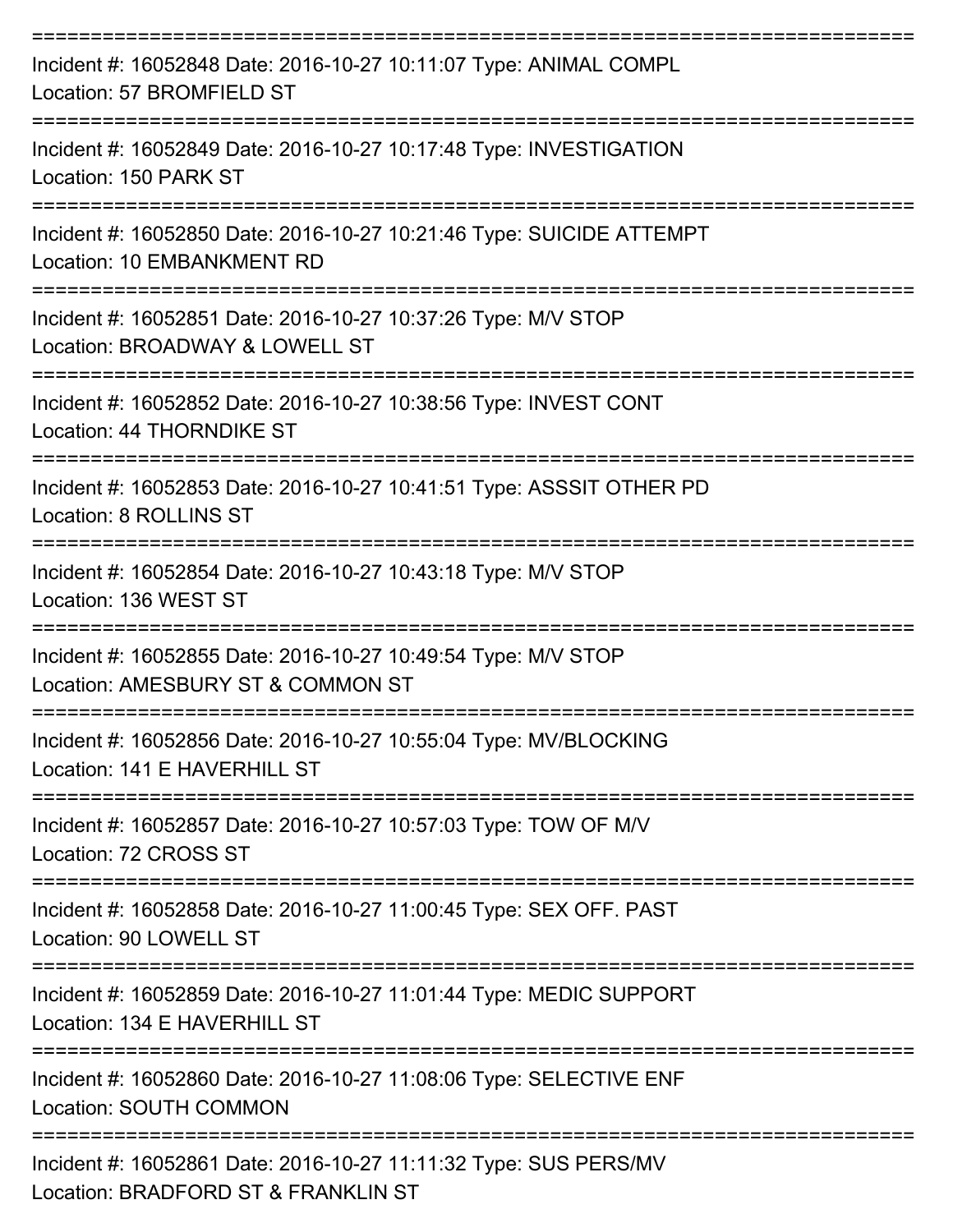| Incident #: 16052862 Date: 2016-10-27 11:17:15 Type: 209A/SERVE<br>Location: 322 HIGH ST                        |
|-----------------------------------------------------------------------------------------------------------------|
| Incident #: 16052863 Date: 2016-10-27 11:18:39 Type: M/V STOP<br>Location: 35 SALEM ST                          |
| Incident #: 16052864 Date: 2016-10-27 11:20:06 Type: M/V STOP<br>Location: 26 SALEM ST                          |
| Incident #: 16052866 Date: 2016-10-27 11:22:10 Type: B&E/PAST<br>Location: 13 WALNUT ST                         |
| Incident #: 16052865 Date: 2016-10-27 11:23:09 Type: 209A/SERVE<br>Location: 112 MARSTON ST #307<br>----------- |
| Incident #: 16052867 Date: 2016-10-27 11:25:49 Type: M/V STOP<br>Location: 43 SALEM ST                          |
| Incident #: 16052868 Date: 2016-10-27 11:29:03 Type: NOTIFICATION<br>Location: 25 ROBINSON CT                   |
| Incident #: 16052869 Date: 2016-10-27 11:31:32 Type: A&B PAST<br>Location: SHALOM MOTORS / MERRIMACK ST         |
| Incident #: 16052870 Date: 2016-10-27 11:45:16 Type: LIC PLATE STO<br>Location: 46 MELVIN ST                    |
| Incident #: 16052871 Date: 2016-10-27 11:51:48 Type: M/V STOP<br>Location: 74 SALEM ST                          |
| Incident #: 16052872 Date: 2016-10-27 12:02:02 Type: LIC PLATE STO<br>Location: 80 BODWELL ST                   |
| Incident #: 16052873 Date: 2016-10-27 12:19:29 Type: M/V STOP<br>Location: BROADWAY & LOWELL ST                 |
| Incident #: 16052874 Date: 2016-10-27 12:34:50 Type: SUS PERS/MV<br>Location: 237 BROADWAY                      |
| Incident #: 16052875 Date: 2016-10-27 12:39:38 Type: CK WELL BEING<br>Location: BURGER KING / 187 BROADWAY      |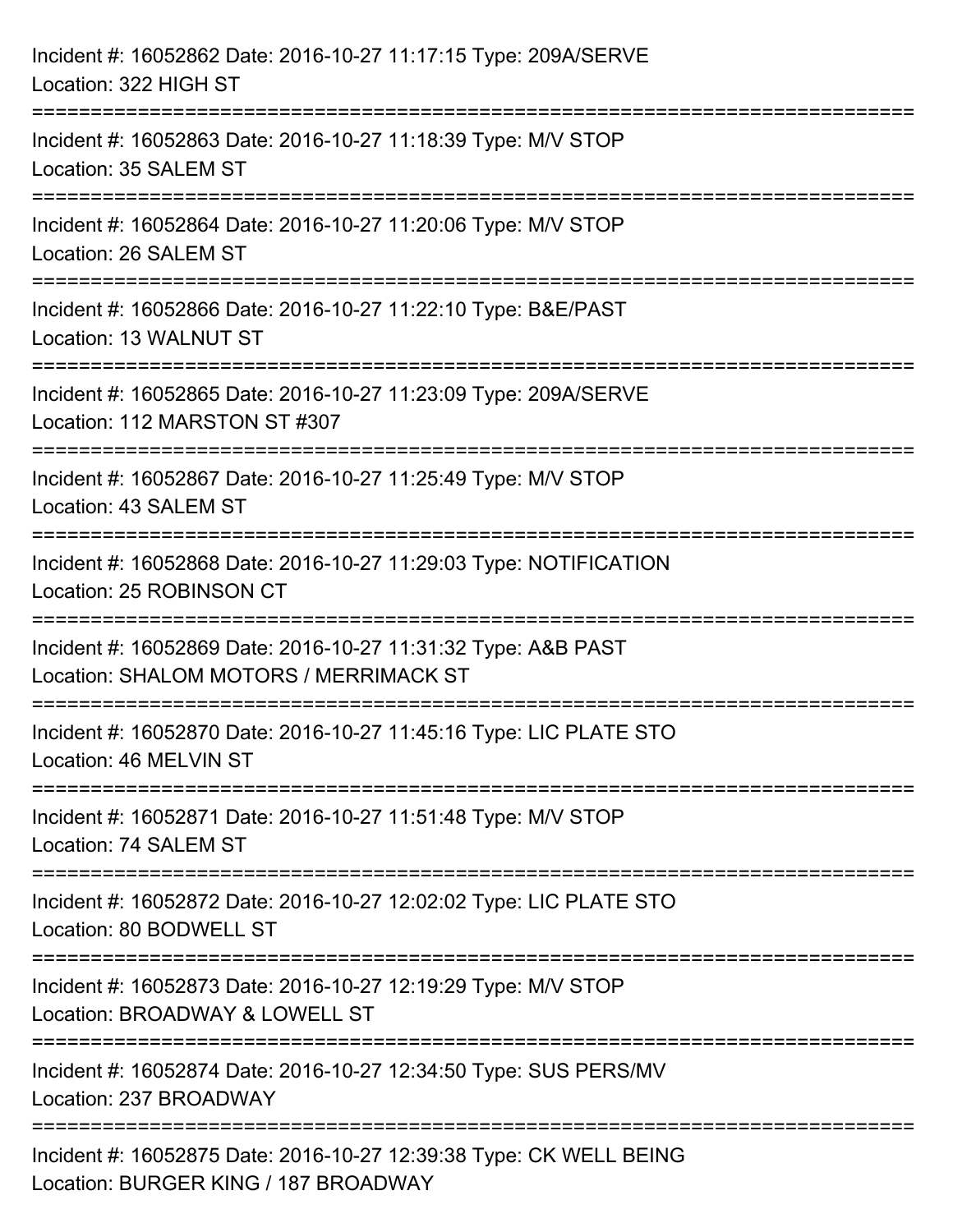| Incident #: 16052876 Date: 2016-10-27 12:45:45 Type: SUICIDE ATTEMPT<br>Location: 82 BERNARD AV #311                                                                                        |
|---------------------------------------------------------------------------------------------------------------------------------------------------------------------------------------------|
| Incident #: 16052877 Date: 2016-10-27 12:53:38 Type: SPECIAL CHECK<br>Location: LAWRENCE PUBLIC LIBRARY / 51 LAWRENCE ST                                                                    |
| Incident #: 16052878 Date: 2016-10-27 12:56:31 Type: DISORDERLY<br>Location: BERKELEY ST & JACKSON ST<br>===============================<br>:============================                   |
| Incident #: 16052879 Date: 2016-10-27 13:33:30 Type: LOST PROPERTY<br>Location: 361 BROADWAY FL 1                                                                                           |
| Incident #: 16052880 Date: 2016-10-27 13:49:55 Type: DOMESTIC/PROG<br>Location: 203 HAVERHILL ST<br>:=============================                                                          |
| Incident #: 16052881 Date: 2016-10-27 13:54:37 Type: ASSIST FIRE<br><b>Location: ORCHARD ST</b>                                                                                             |
| Incident #: 16052882 Date: 2016-10-27 13:57:06 Type: CK WELL BEING<br>Location: ARCHER ST & WEST ST                                                                                         |
| Incident #: 16052883 Date: 2016-10-27 14:06:23 Type: INVEST CONT<br>Location: 56 MELVIN ST                                                                                                  |
| Incident #: 16052884 Date: 2016-10-27 14:12:43 Type: B&E FOLLOW UP<br>Location: 361 BROADWAY                                                                                                |
| Incident #: 16052885 Date: 2016-10-27 14:16:32 Type: INVEST CONT<br>Location: BROTHERS PIZZA / 145 LAWRENCE ST<br>:=====================================<br>:============================== |
| Incident #: 16052886 Date: 2016-10-27 14:27:46 Type: MEDIC SUPPORT<br>Location: 468 CANAL ST                                                                                                |
| Incident #: 16052887 Date: 2016-10-27 14:41:38 Type: AUTO ACC/UNK PI<br>Location: 153 UNION ST<br>================================                                                          |
| Incident #: 16052888 Date: 2016-10-27 14:43:31 Type: M/V STOP<br>Location: 111 JACKSON ST                                                                                                   |
| Incident #: 16052889 Date: 2016-10-27 14:48:32 Type: M/V STOP<br>Location: CANAL ST & UNION ST                                                                                              |

===========================================================================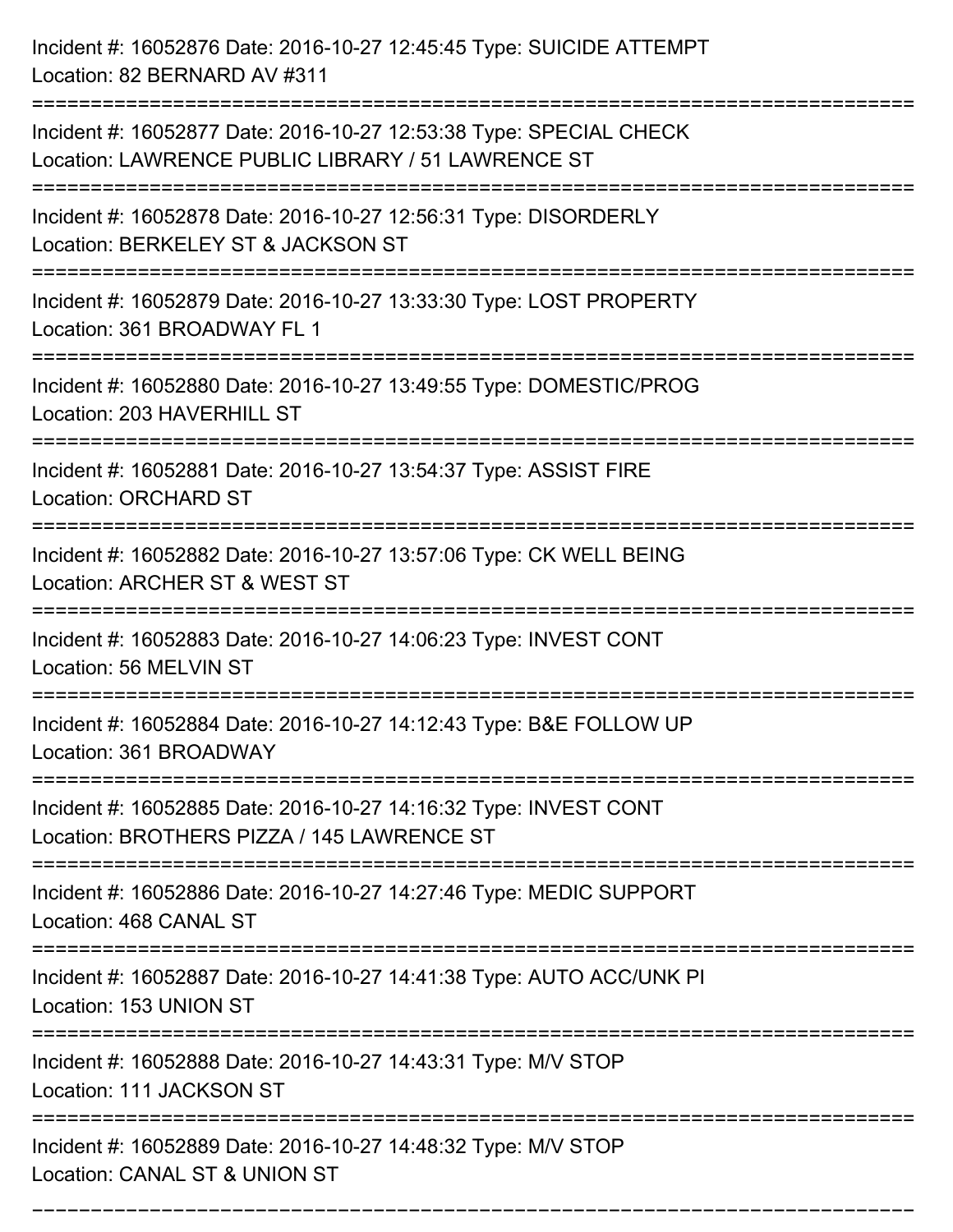| Incident #: 16052890 Date: 2016-10-27 14:56:11 Type: STOLEN PROP<br>Location: 33 SOUTH BROADWAY<br>========================               |
|-------------------------------------------------------------------------------------------------------------------------------------------|
| Incident #: 16052891 Date: 2016-10-27 15:06:00 Type: M/V STOP<br>Location: 64 WATER ST                                                    |
| Incident #: 16052892 Date: 2016-10-27 15:08:05 Type: DOMESTIC/PROG<br>Location: 101 GREENWOOD ST FL 2                                     |
| Incident #: 16052893 Date: 2016-10-27 15:12:17 Type: LARCENY/PAST<br>Location: CVS PHARMACY / 266 BROADWAY<br>=========================== |
| Incident #: 16052894 Date: 2016-10-27 15:34:49 Type: AUTO ACC/NO PI<br>Location: 344 HAVERHILL ST                                         |
| Incident #: 16052895 Date: 2016-10-27 15:35:00 Type: AUTO ACC/NO PI<br>Location: 344 HAVERHILL ST                                         |
| Incident #: 16052896 Date: 2016-10-27 15:41:14 Type: AUTO ACC/NO PI<br>Location: NESMITH ST & TEXAS AV                                    |
| Incident #: 16052897 Date: 2016-10-27 15:48:14 Type: ASSSIT OTHER PD<br>Location: 56 FLORAL ST                                            |
| Incident #: 16052898 Date: 2016-10-27 15:57:08 Type: MEDIC SUPPORT<br>Location: 11 AMESBURY ST #APT218                                    |
| Incident #: 16052899 Date: 2016-10-27 15:59:53 Type: AUTO ACC/NO PI<br>Location: 131 EXCHANGE ST                                          |
| Incident #: 16052900 Date: 2016-10-27 16:07:57 Type: INVESTIGATION<br>Location: 31 S BROADWAY                                             |
| Incident #: 16052901 Date: 2016-10-27 16:19:26 Type: MEDIC SUPPORT<br>Location: 218 AMESBURY ST #11                                       |
| Incident #: 16052902 Date: 2016-10-27 16:21:57 Type: AUTO ACC/NO PI<br>Location: 94 BAILEY ST                                             |
| Incident #: 16052903 Date: 2016-10-27 16:32:00 Type: AUTO ACC/NO PI<br>Location: 131 SARATOGA ST                                          |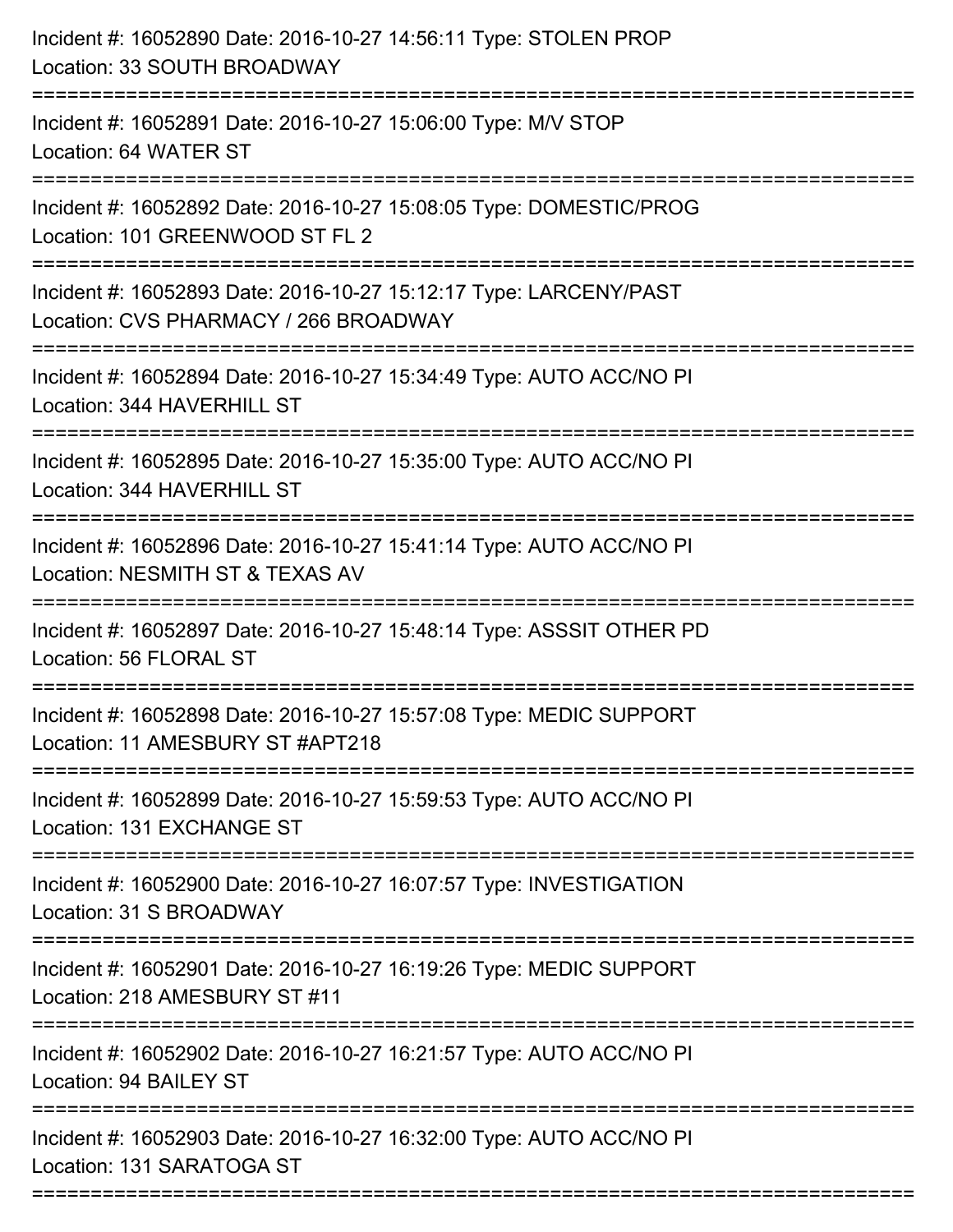Location: 2 MUSEUM SQ #APT508

| Incident #: 16052905 Date: 2016-10-27 16:56:54 Type: TRESPASSING<br><b>Location: 11 LAWRENCE ST</b>                                    |
|----------------------------------------------------------------------------------------------------------------------------------------|
| Incident #: 16052906 Date: 2016-10-27 17:15:09 Type: AUTO ACC/NO PI<br>Location: 76 PHILLIPS ST                                        |
| Incident #: 16052907 Date: 2016-10-27 17:51:02 Type: B&E/PAST<br>Location: 52 CAMBRIDGE ST FL 1                                        |
| Incident #: 16052908 Date: 2016-10-27 17:59:08 Type: AUTO ACC/NO PI<br>Location: 175 RESERVOIR ST                                      |
| Incident #: 16052909 Date: 2016-10-27 18:07:49 Type: HIT & RUN PED<br>Location: ARLINGTON ST & BROADWAY                                |
| Incident #: 16052910 Date: 2016-10-27 18:11:47 Type: ALARM/BURG<br>Location: 110 GLENN ST                                              |
| Incident #: 16052911 Date: 2016-10-27 18:31:25 Type: DRUG VIO<br>Location: FIRE ALARM / 60 BODWELL ST                                  |
| Incident #: 16052912 Date: 2016-10-27 18:33:05 Type: ASSIST FIRE<br>Location: 11 JACKSON TER                                           |
| ==============<br>Incident #: 16052913 Date: 2016-10-27 18:44:12 Type: ALARM/HOLD<br>Location: FIVE STAR TRANSPORTATION / 600 ESSEX ST |
| Incident #: 16052914 Date: 2016-10-27 18:47:20 Type: AUTO ACC/NO PI<br>Location: WALGREENS / 220 S BROADWAY                            |
| Incident #: 16052915 Date: 2016-10-27 18:53:15 Type: M/V STOP<br><b>Location: 40 LAWRENCE ST</b>                                       |
| Incident #: 16052917 Date: 2016-10-27 19:10:27 Type: UNWANTEDGUEST<br>Location: 74 HAWLEY ST FL 3                                      |
| Incident #: 16052916 Date: 2016-10-27 19:10:40 Type: M/V STOP<br>Location: 90 LOWELL ST                                                |
|                                                                                                                                        |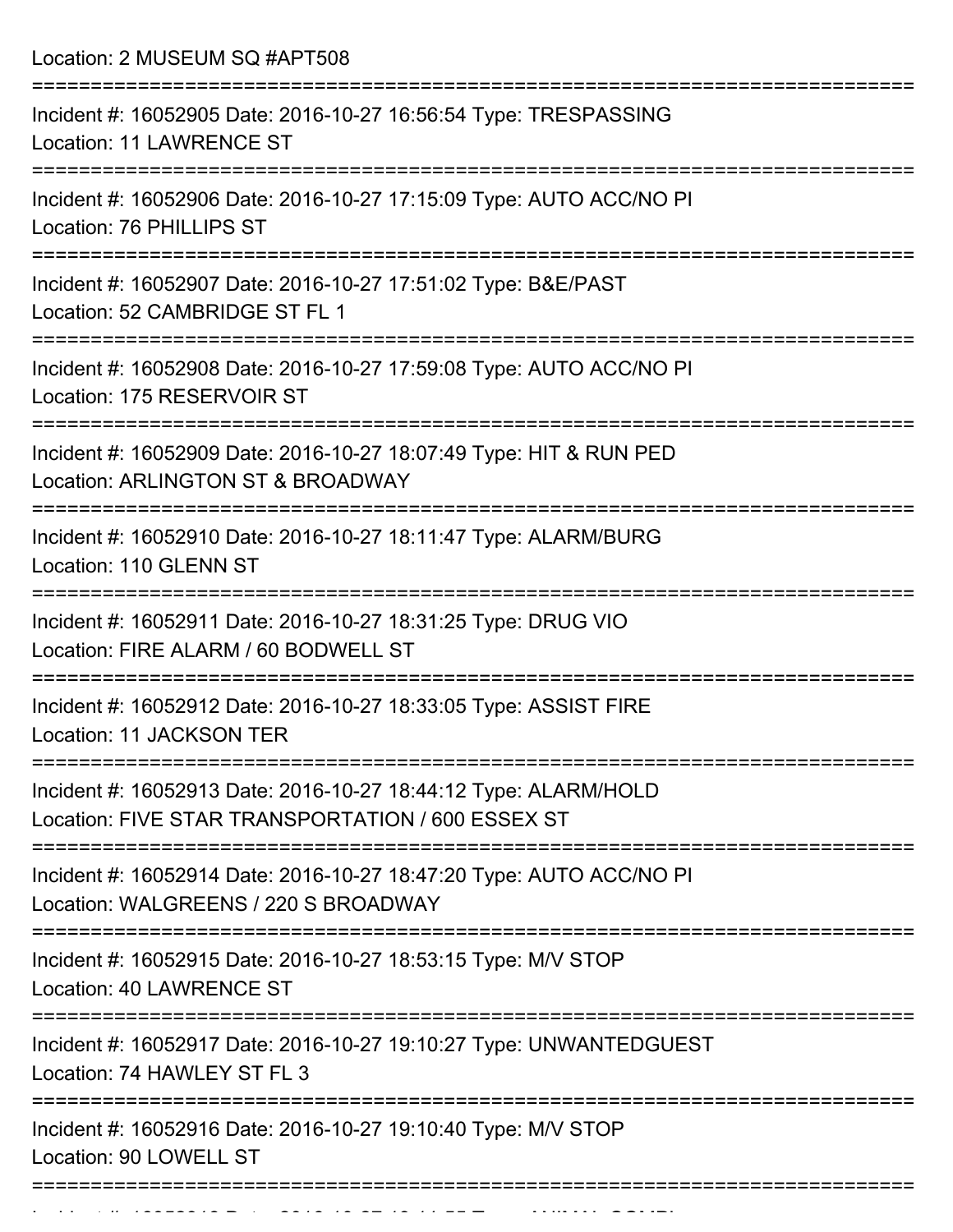Location: 105 PERRY AV

| Incident #: 16052919 Date: 2016-10-27 19:28:05 Type: ALARM/BURG<br>Location: RESD; JUAQUINA MARTINEZ / 15 FLORAL ST |
|---------------------------------------------------------------------------------------------------------------------|
| Incident #: 16052920 Date: 2016-10-27 19:53:03 Type: M/V STOP<br>Location: 410 ESSEX ST                             |
| Incident #: 16052921 Date: 2016-10-27 19:55:32 Type: M/V STOP<br>Location: FALLS BRIDGE / null                      |
| Incident #: 16052922 Date: 2016-10-27 19:58:46 Type: WARRANT SERVE<br>Location: 2 MUSEUM SQ                         |
| Incident #: 16052923 Date: 2016-10-27 20:01:05 Type: M/V STOP<br>Location: BROADWAY & COMMON ST                     |
| Incident #: 16052924 Date: 2016-10-27 20:03:58 Type: M/V STOP<br>Location: PARTHUM SCHOOL / 255 E HAVERHILL ST      |
| Incident #: 16052925 Date: 2016-10-27 20:05:59 Type: M/V STOP<br>Location: FRANKLIN ST & LOWELL ST                  |
| Incident #: 16052926 Date: 2016-10-27 20:08:02 Type: M/V STOP<br>Location: WILLIAM ST & YOUNG AV                    |
| Incident #: 16052927 Date: 2016-10-27 20:09:46 Type: M/V STOP<br>Location: ANDOVER ST & BEACON ST                   |
| Incident #: 16052928 Date: 2016-10-27 20:28:08 Type: ASSSIT OTHER PD<br>Location: 105 LOWELL ST FL 3                |
| Incident #: 16052929 Date: 2016-10-27 20:32:09 Type: WOMAN DOWN<br>Location: 40 PARK ST                             |
| Incident #: 16052930 Date: 2016-10-27 20:37:53 Type: UNWANTEDGUEST<br>Location: 1 TREMONT ST FL 3                   |
| Incident #: 16052931 Date: 2016-10-27 20:44:10 Type: ROBBERY ARMED<br>Location: 40 PARK ST                          |
|                                                                                                                     |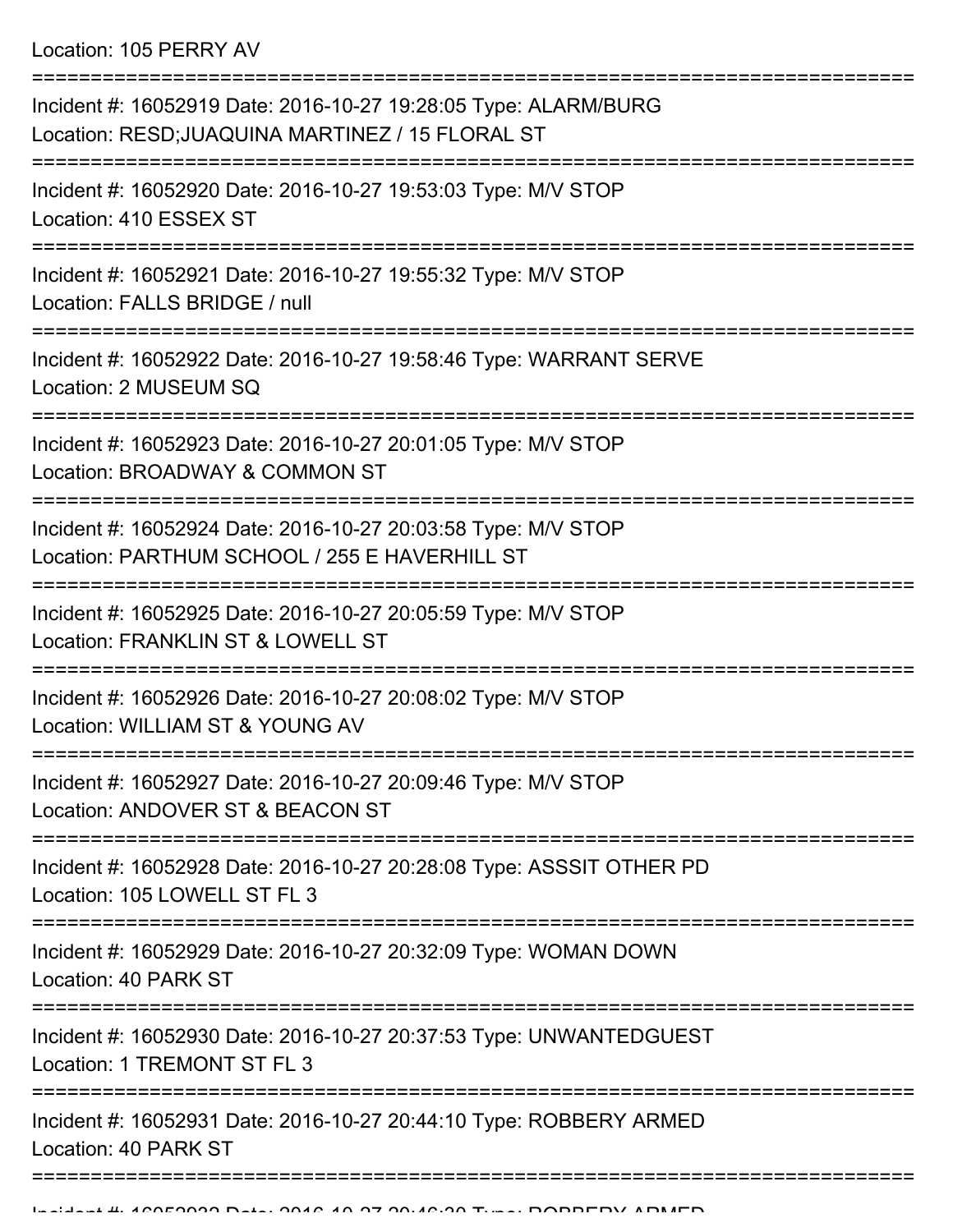Location: 40 PARK ST =========================================================================== Incident #: 16052933 Date: 2016-10-27 20:48:33 Type: B&E/PAST Location: 160 FRANKLIN ST FL 1 =========================================================================== Incident #: 16052934 Date: 2016-10-27 20:55:12 Type: MAN DOWN Location: CENTRAL BRIDGE / 0 MERRIMACK ST =========================================================================== Incident #: 16052935 Date: 2016-10-27 20:56:52 Type: A&B D/W PAST Location: 45 PARK ST =========================================================================== Incident #: 16052937 Date: 2016-10-27 21:15:03 Type: HIT & RUN M/V Location: WINTHROP AV =========================================================================== Incident #: 16052936 Date: 2016-10-27 21:16:07 Type: M/V STOP Location: 77 WINTHROP AV =========================================================================== Incident #: 16052938 Date: 2016-10-27 21:17:17 Type: ASSSIT OTHER PD Location: 110 WINTHROP AV =========================================================================== Incident #: 16052939 Date: 2016-10-27 21:47:13 Type: FIGHT Location: 203 LAWRENCE ST =========================================================================== Incident #: 16052940 Date: 2016-10-27 21:48:06 Type: ALARM/BURG Location: EXPRESS SHIPPING / 13 NEWBURY ST =========================================================================== Incident #: 16052941 Date: 2016-10-27 21:52:09 Type: M/V STOP Location: PLEASANT ST & WOODLAND ST =========================================================================== Incident #: 16052942 Date: 2016-10-27 22:08:38 Type: M/V STOP Location: COADY'S TOWING SERVICE / 139 MARSTON ST =========================================================================== Incident #: 16052943 Date: 2016-10-27 22:16:27 Type: M/V STOP Location: ALLSTON ST & HIGH ST =========================================================================== Incident #: 16052944 Date: 2016-10-27 22:17:30 Type: M/V STOP Location: 405 HAVERHILL ST =========================================================================== Incident #: 16052945 Date: 2016-10-27 22:21:41 Type: ALARM/BURG Location: 435-A WINTHROP AV ===========================================================================

Incident #: 16052946 Date: 2016-10-27 22:24:45 Type: SUS PERS/MV